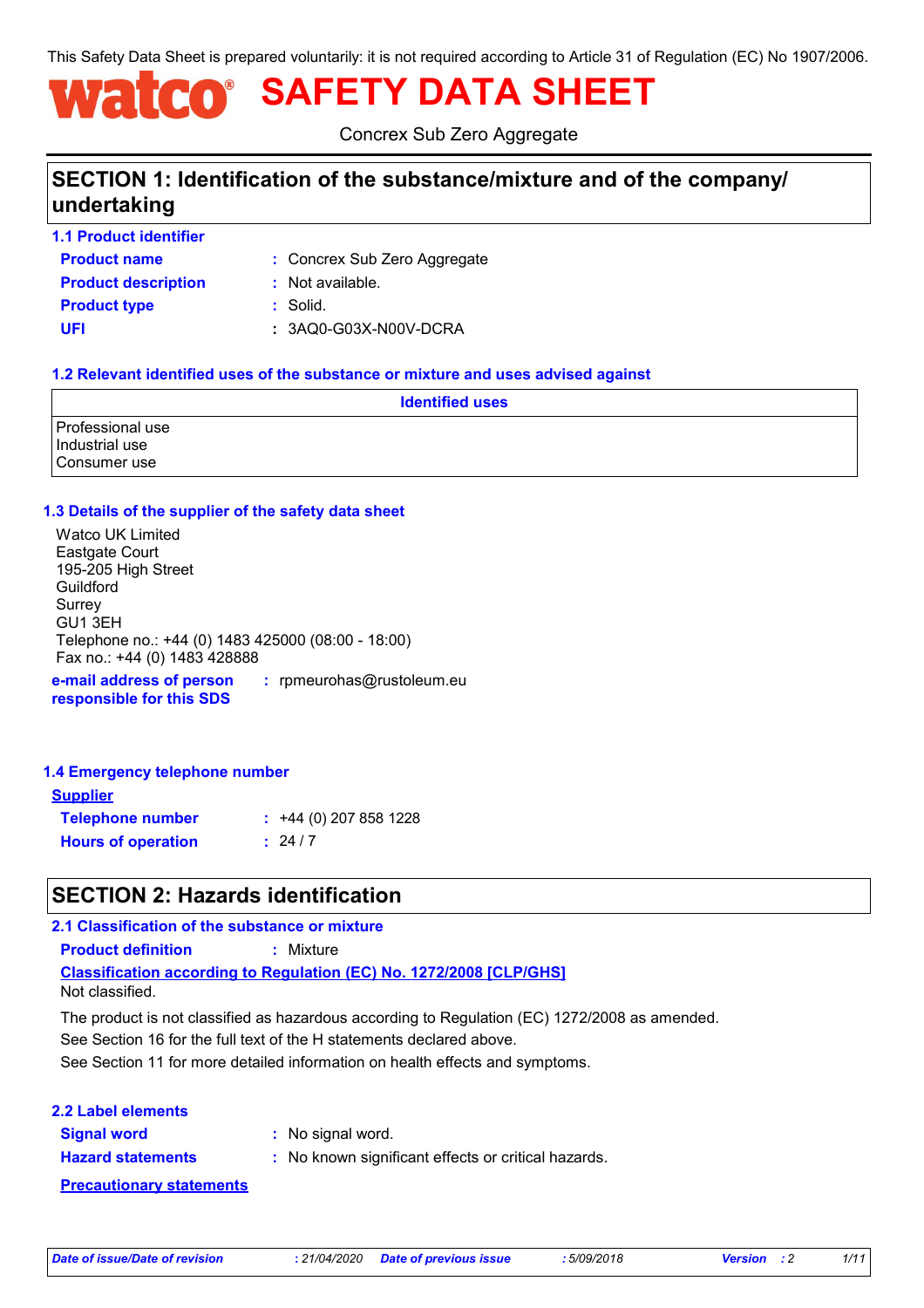# **SECTION 2: Hazards identification**

| <b>General</b>                                                                                                                                                  | : P103 - Read label before use.<br>P102 - Keep out of reach of children.<br>P101 - If medical advice is needed, have product container or label at hand. |
|-----------------------------------------------------------------------------------------------------------------------------------------------------------------|----------------------------------------------------------------------------------------------------------------------------------------------------------|
| <b>Prevention</b>                                                                                                                                               | : Not applicable.                                                                                                                                        |
| <b>Response</b>                                                                                                                                                 | : Not applicable.                                                                                                                                        |
| <b>Storage</b>                                                                                                                                                  | : Not applicable.                                                                                                                                        |
| <b>Disposal</b>                                                                                                                                                 | : P501 - Dispose of contents and container in accordance with all local, regional,<br>national and international regulations.                            |
| <b>Hazardous ingredients</b>                                                                                                                                    | : Not applicable.                                                                                                                                        |
| <b>Supplemental label</b><br>elements                                                                                                                           | : Not applicable.                                                                                                                                        |
| <b>Annex XVII - Restrictions</b><br>on the manufacture,<br>placing on the market and<br>use of certain dangerous<br>substances, mixtures and<br><b>articles</b> | : Not applicable.                                                                                                                                        |
| <b>Special packaging requirements</b>                                                                                                                           |                                                                                                                                                          |
| <b>Containers to be fitted</b><br>with child-resistant<br>fastenings                                                                                            | : Not applicable.                                                                                                                                        |
| <b>Tactile warning of danger</b>                                                                                                                                | : Not applicable.                                                                                                                                        |
| <b>2.3 Other hazards</b>                                                                                                                                        |                                                                                                                                                          |
| <b>Product meets the criteria</b><br>for PBT or vPvB according<br>to Regulation (EC) No.<br>1907/2006, Annex XIII                                               | : This mixture does not contain any substances that are assessed to be a PBT or a<br>vPvB.                                                               |
| <b>Other hazards which do</b><br>not result in classification                                                                                                   | : None known.                                                                                                                                            |

# **SECTION 3: Composition/information on ingredients**

**3.2 Mixtures :** Mixture

There are no ingredients present which, within the current knowledge of the supplier and in the concentrations applicable, are classified as hazardous to health or the environment, are PBTs, vPvBs or Substances of equivalent concern, or have been assigned a workplace exposure limit and hence require reporting in this section.

# **SECTION 4: First aid measures**

| <b>4.1 Description of first aid measures</b> |                                                                                                                                                                                                             |
|----------------------------------------------|-------------------------------------------------------------------------------------------------------------------------------------------------------------------------------------------------------------|
| <b>General</b>                               | : In all cases of doubt, or when symptoms persist, seek medical attention. Never give<br>anything by mouth to an unconscious person. If unconscious, place in recovery<br>position and seek medical advice. |
| <b>Eye contact</b>                           | : Remove contact lenses, irrigate copiously with clean, fresh water, holding the<br>eyelids apart for at least 10 minutes and seek immediate medical advice.                                                |
| <b>Inhalation</b>                            | : Remove to fresh air. Keep person warm and at rest. If not breathing, if breathing is<br>irregular or if respiratory arrest occurs, provide artificial respiration or oxygen by<br>trained personnel.      |
| <b>Skin contact</b>                          | : Remove contaminated clothing and shoes. Wash skin thoroughly with soap and<br>water or use recognised skin cleanser. Do NOT use solvents or thinners.                                                     |
| <b>Ingestion</b>                             | : If swallowed, seek medical advice immediately and show the container or label.<br>Keep person warm and at rest. Do NOT induce vomiting.                                                                   |
| <b>Protection of first-aiders</b>            | : No action shall be taken involving any personal risk or without suitable training.                                                                                                                        |

*Date of issue/Date of revision* **:** *21/04/2020 Date of previous issue : 5/09/2018 Version : 2 2/11*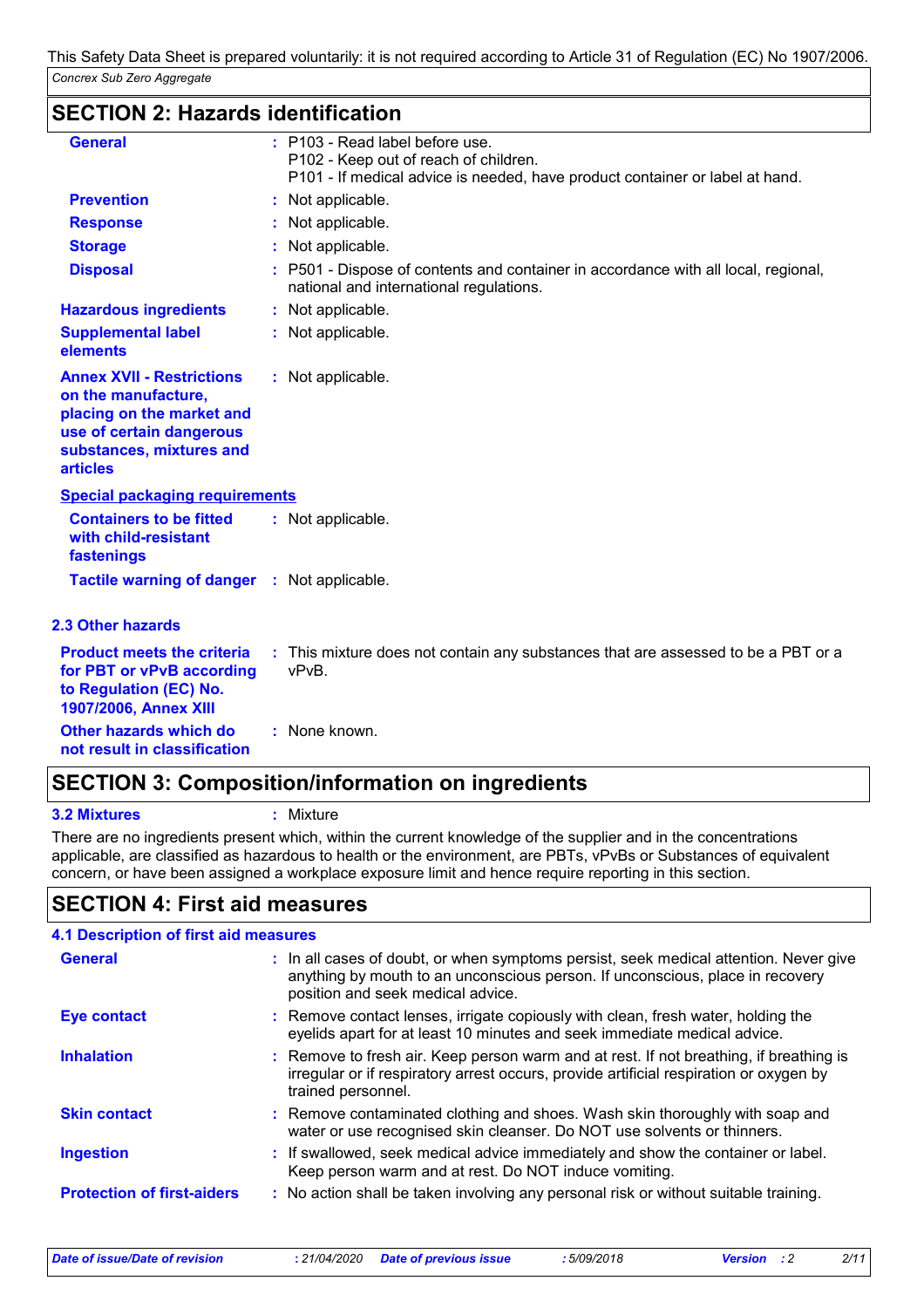## **SECTION 4: First aid measures**

**4.2 Most important symptoms and effects, both acute and delayed**

There are no data available on the mixture itself. The product is not classified as hazardous according to Regulation (EC) 1272/2008 as amended.

If splashed in the eyes, the liquid may cause irritation and reversible damage. This takes into account, where known, delayed and immediate effects and also chronic effects of components from short-term and long-term exposure by oral, inhalation and dermal routes of exposure and eye contact.

#### **Over-exposure signs/symptoms**

| <b>Eye contact</b>  | : No specific data. |
|---------------------|---------------------|
| <b>Inhalation</b>   | : No specific data. |
| <b>Skin contact</b> | : No specific data. |
| <b>Ingestion</b>    | : No specific data. |

#### **4.3 Indication of any immediate medical attention and special treatment needed**

| <b>Notes to physician</b>  | Treat symptomatically. Contact poison treatment specialist immediately if large |
|----------------------------|---------------------------------------------------------------------------------|
|                            | quantities have been ingested or inhaled.                                       |
| <b>Specific treatments</b> | No specific treatment.                                                          |

See toxicological information (Section 11)

## **SECTION 5: Firefighting measures**

| 5.1 Extinguishing media                                  |                                                                                                                                                                                                                                                                                                                                                                       |  |
|----------------------------------------------------------|-----------------------------------------------------------------------------------------------------------------------------------------------------------------------------------------------------------------------------------------------------------------------------------------------------------------------------------------------------------------------|--|
| <b>Suitable extinguishing</b><br>media                   | : Recommended: alcohol-resistant foam, $CO2$ , powders, water spray.                                                                                                                                                                                                                                                                                                  |  |
| <b>Unsuitable extinguishing</b><br>media                 | : Do not use water jet.                                                                                                                                                                                                                                                                                                                                               |  |
|                                                          | 5.2 Special hazards arising from the substance or mixture                                                                                                                                                                                                                                                                                                             |  |
| <b>Hazards from the</b><br>substance or mixture          | : No specific fire or explosion hazard.                                                                                                                                                                                                                                                                                                                               |  |
| <b>Hazardous thermal</b><br>decomposition products       | : Decomposition products may include the following materials:<br>metal oxide/oxides                                                                                                                                                                                                                                                                                   |  |
| <b>5.3 Advice for firefighters</b>                       |                                                                                                                                                                                                                                                                                                                                                                       |  |
| <b>Special protective actions</b><br>for fire-fighters   | : Promptly isolate the scene by removing all persons from the vicinity of the incident if<br>there is a fire. No action shall be taken involving any personal risk or without<br>suitable training.                                                                                                                                                                   |  |
| <b>Special protective</b><br>equipment for fire-fighters | : Fire-fighters should wear appropriate protective equipment and self-contained<br>breathing apparatus (SCBA) with a full face-piece operated in positive pressure<br>mode. Clothing for fire-fighters (including helmets, protective boots and gloves)<br>conforming to European standard EN 469 will provide a basic level of protection for<br>chemical incidents. |  |

## **SECTION 6: Accidental release measures**

| 6.1 Personal precautions, protective equipment and emergency procedures |                                                                                                                                                                                                                                                                                    |  |  |
|-------------------------------------------------------------------------|------------------------------------------------------------------------------------------------------------------------------------------------------------------------------------------------------------------------------------------------------------------------------------|--|--|
| <b>For non-emergency</b><br>personnel                                   | : No action shall be taken involving any personal risk or without suitable training.<br>Evacuate surrounding areas. Keep unnecessary and unprotected personnel from<br>entering. Do not touch or walk through spilt material. Put on appropriate personal<br>protective equipment. |  |  |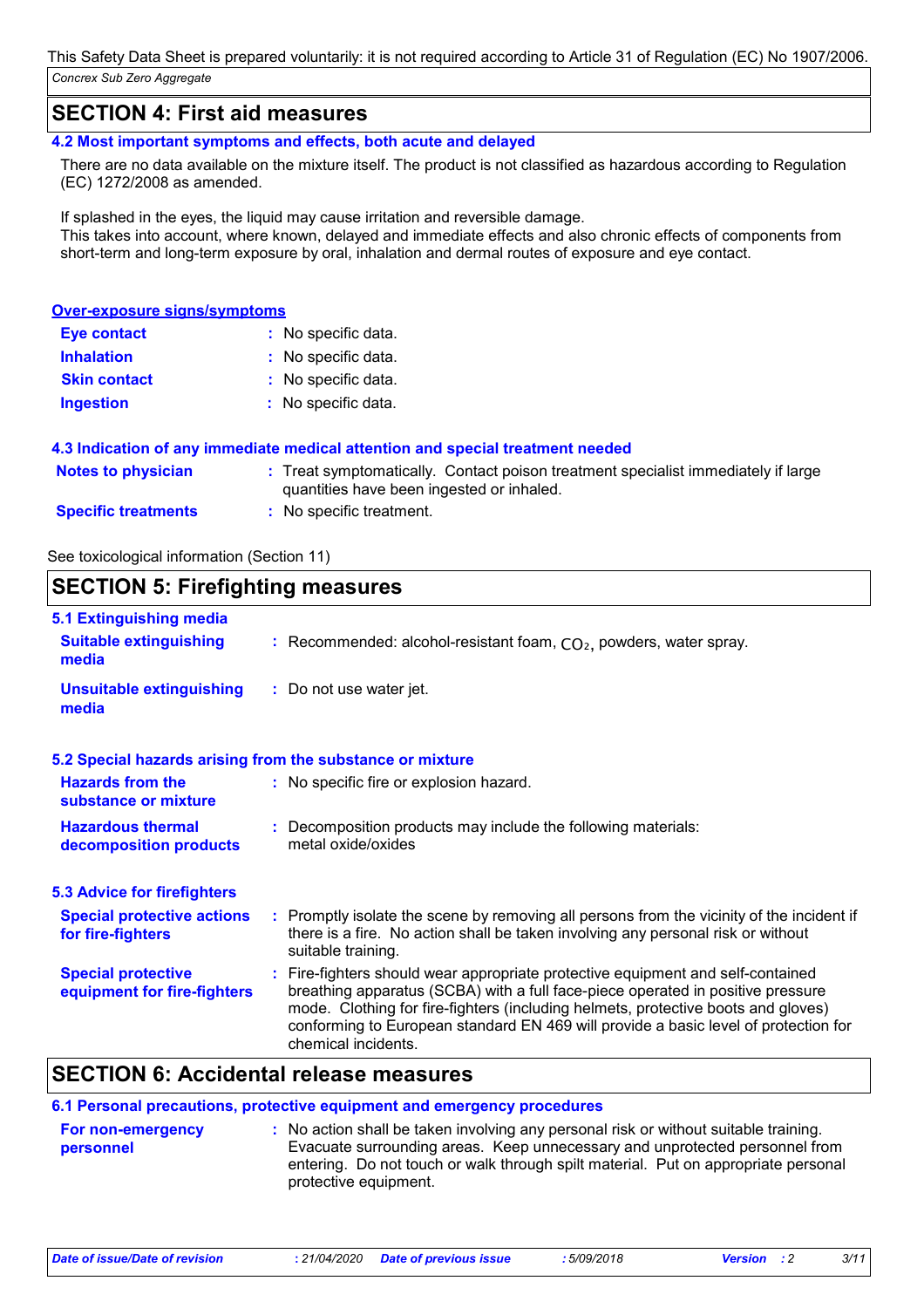### **SECTION 6: Accidental release measures**

| For emergency responders                                 | : If specialised clothing is required to deal with the spillage, take note of any<br>information in Section 8 on suitable and unsuitable materials. See also the<br>information in "For non-emergency personnel".                                        |
|----------------------------------------------------------|----------------------------------------------------------------------------------------------------------------------------------------------------------------------------------------------------------------------------------------------------------|
| <b>6.2 Environmental</b><br><b>precautions</b>           | : Avoid dispersal of spilt material and runoff and contact with soil, waterways, drains<br>and sewers. Inform the relevant authorities if the product has caused environmental<br>pollution (sewers, waterways, soil or air).                            |
| 6.3 Methods and material for containment and cleaning up |                                                                                                                                                                                                                                                          |
| <b>Small spill</b>                                       | : Move containers from spill area. Vacuum or sweep up material and place in a<br>designated, labelled waste container. Dispose of via a licensed waste disposal<br>contractor.                                                                           |
| <b>Large spill</b>                                       | : Move containers from spill area. Prevent entry into sewers, water courses,<br>basements or confined areas. Vacuum or sweep up material and place in a<br>designated, labelled waste container. Dispose of via a licensed waste disposal<br>contractor. |
| 6.4 Reference to other<br><b>sections</b>                | : See Section 1 for emergency contact information.<br>See Section 8 for information on appropriate personal protective equipment.<br>See Section 13 for additional waste treatment information.                                                          |
|                                                          |                                                                                                                                                                                                                                                          |

# **SECTION 7: Handling and storage**

The information in this section contains generic advice and guidance.

Avoid contact with skin and eyes. Avoid inhalation of vapour, spray or mist. **:** Eating, drinking and smoking should be prohibited in areas where this material is handled, stored and processed. Put on appropriate personal protective equipment (see Section 8). Never use pressure to empty. Container is not a pressure vessel. Always keep in containers made from the same material as the original one. Comply with the health and safety at work laws. Do not allow to enter drains or watercourses. **7.1 Precautions for safe handling**

#### **7.2 Conditions for safe storage, including any incompatibilities**

Store in accordance with local regulations.

#### **Notes on joint storage**

Keep away from: oxidising agents, strong alkalis, strong acids.

#### **Additional information on storage conditions**

Store in a dry, cool and well-ventilated area. Keep container tightly closed.

No smoking. Prevent unauthorised access. Containers that have been opened must be carefully resealed and kept upright to prevent leakage.

#### **7.3 Specific end use(s)**

```
: Not available.
```
**Recommendations : Industrial sector specific : solutions** : Not available.

## **SECTION 8: Exposure controls/personal protection**

The list of Identified Uses in Section 1 should be consulted for any available use-specific information provided in the Exposure Scenario(s).

#### **8.1 Control parameters**

#### **Occupational exposure limits**

No exposure limit value known.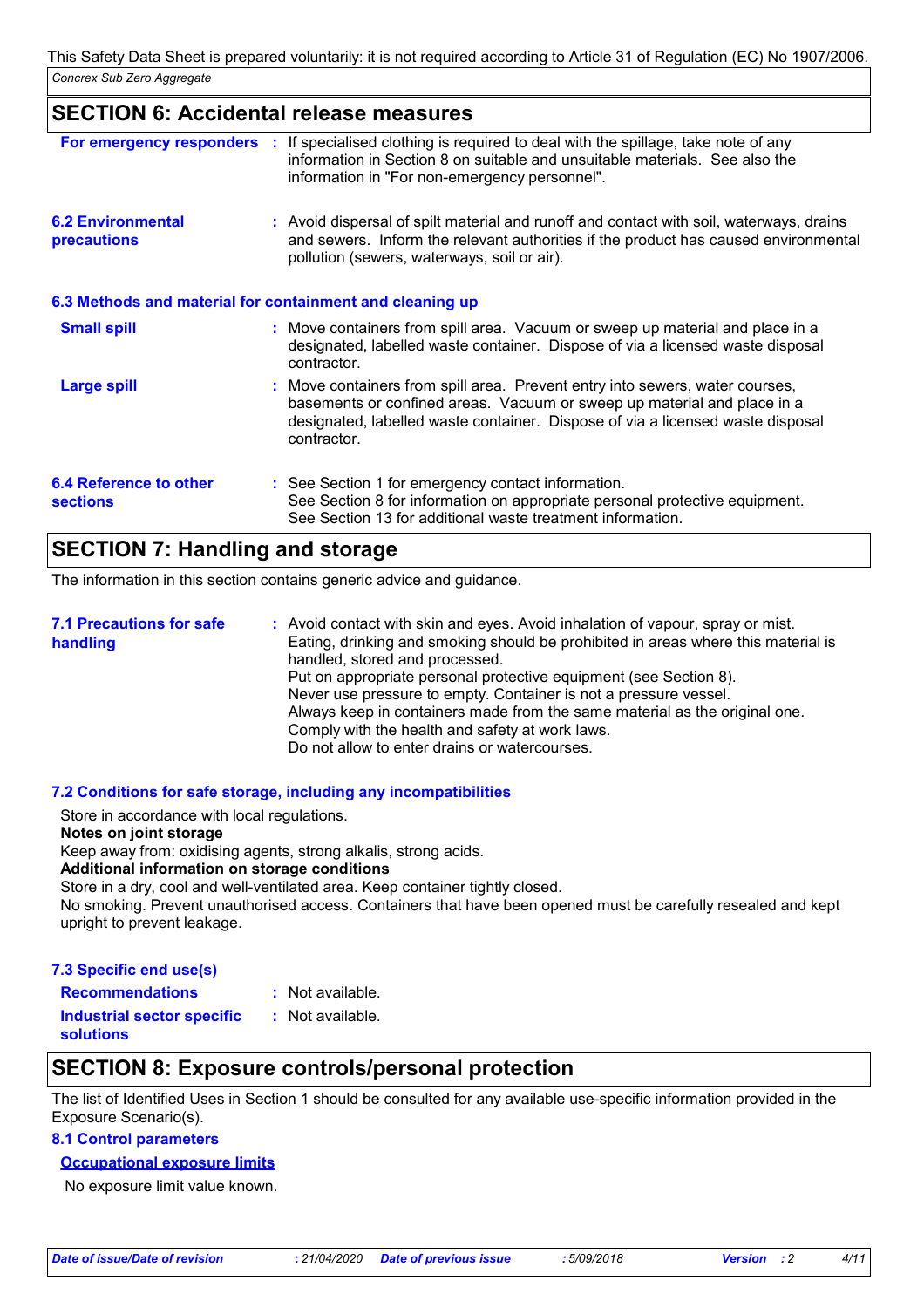# **SECTION 8: Exposure controls/personal protection**

| <b>Recommended monitoring</b><br>procedures | : If this product contains ingredients with exposure limits, personal, workplace<br>atmosphere or biological monitoring may be required to determine the effectiveness<br>of the ventilation or other control measures and/or the necessity to use respiratory<br>protective equipment. Reference should be made to monitoring standards, such as<br>the following: European Standard EN 689 (Workplace atmospheres - Guidance for<br>the assessment of exposure by inhalation to chemical agents for comparison with<br>limit values and measurement strategy) European Standard EN 14042 (Workplace<br>atmospheres - Guide for the application and use of procedures for the assessment<br>of exposure to chemical and biological agents) European Standard EN 482<br>(Workplace atmospheres - General requirements for the performance of procedures<br>for the measurement of chemical agents) Reference to national guidance<br>documents for methods for the determination of hazardous substances will also be<br>required. |
|---------------------------------------------|------------------------------------------------------------------------------------------------------------------------------------------------------------------------------------------------------------------------------------------------------------------------------------------------------------------------------------------------------------------------------------------------------------------------------------------------------------------------------------------------------------------------------------------------------------------------------------------------------------------------------------------------------------------------------------------------------------------------------------------------------------------------------------------------------------------------------------------------------------------------------------------------------------------------------------------------------------------------------------------------------------------------------------|
| <b>DNELS/DMELS</b>                          |                                                                                                                                                                                                                                                                                                                                                                                                                                                                                                                                                                                                                                                                                                                                                                                                                                                                                                                                                                                                                                    |
| No DNELs/DMELs available.                   |                                                                                                                                                                                                                                                                                                                                                                                                                                                                                                                                                                                                                                                                                                                                                                                                                                                                                                                                                                                                                                    |
| <b>PNECs</b>                                |                                                                                                                                                                                                                                                                                                                                                                                                                                                                                                                                                                                                                                                                                                                                                                                                                                                                                                                                                                                                                                    |
| No PNECs available                          |                                                                                                                                                                                                                                                                                                                                                                                                                                                                                                                                                                                                                                                                                                                                                                                                                                                                                                                                                                                                                                    |
| <b>8.2 Exposure controls</b>                |                                                                                                                                                                                                                                                                                                                                                                                                                                                                                                                                                                                                                                                                                                                                                                                                                                                                                                                                                                                                                                    |
| <b>Appropriate engineering</b>              | : Provide adequate ventilation. Where reasonably practicable, this should be                                                                                                                                                                                                                                                                                                                                                                                                                                                                                                                                                                                                                                                                                                                                                                                                                                                                                                                                                       |
| controls                                    | achieved by the use of local exhaust ventilation and good general extraction.                                                                                                                                                                                                                                                                                                                                                                                                                                                                                                                                                                                                                                                                                                                                                                                                                                                                                                                                                      |
| <b>Individual protection measures</b>       |                                                                                                                                                                                                                                                                                                                                                                                                                                                                                                                                                                                                                                                                                                                                                                                                                                                                                                                                                                                                                                    |
| <b>Hygiene measures</b>                     | : Wash hands, forearms and face thoroughly after handling chemical products, before<br>eating, smoking and using the lavatory and at the end of the working period.<br>Appropriate techniques should be used to remove potentially contaminated clothing.<br>Wash contaminated clothing before reusing. Ensure that eyewash stations and<br>safety showers are close to the workstation location.                                                                                                                                                                                                                                                                                                                                                                                                                                                                                                                                                                                                                                  |
| <b>Eye/face protection</b>                  | : Safety eyewear complying with an approved standard should be used when a risk<br>assessment indicates this is necessary to avoid exposure to liquid splashes, mists,<br>gases or dusts. If contact is possible, the following protection should be worn,<br>unless the assessment indicates a higher degree of protection: safety glasses with<br>side-shields.                                                                                                                                                                                                                                                                                                                                                                                                                                                                                                                                                                                                                                                                  |
| <b>Skin protection</b>                      |                                                                                                                                                                                                                                                                                                                                                                                                                                                                                                                                                                                                                                                                                                                                                                                                                                                                                                                                                                                                                                    |
|                                             | <b>EN 374</b>                                                                                                                                                                                                                                                                                                                                                                                                                                                                                                                                                                                                                                                                                                                                                                                                                                                                                                                                                                                                                      |
| <b>Body protection</b>                      | : Personal protective equipment for the body should be selected based on the task<br>being performed and the risks involved and should be approved by a specialist<br>before handling this product.                                                                                                                                                                                                                                                                                                                                                                                                                                                                                                                                                                                                                                                                                                                                                                                                                                |
| <b>Other skin protection</b>                | : Appropriate footwear and any additional skin protection measures should be<br>selected based on the task being performed and the risks involved and should be<br>approved by a specialist before handling this product.                                                                                                                                                                                                                                                                                                                                                                                                                                                                                                                                                                                                                                                                                                                                                                                                          |
| <b>Respiratory protection</b>               | : Based on the hazard and potential for exposure, select a respirator that meets the<br>appropriate standard or certification. Respirators must be used according to a<br>respiratory protection program to ensure proper fitting, training, and other important<br>aspects of use.                                                                                                                                                                                                                                                                                                                                                                                                                                                                                                                                                                                                                                                                                                                                                |
| <b>Environmental exposure</b><br>controls   | : Emissions from ventilation or work process equipment should be checked to ensure<br>they comply with the requirements of environmental protection legislation. In some<br>cases, fume scrubbers, filters or engineering modifications to the process<br>equipment will be necessary to reduce emissions to acceptable levels.                                                                                                                                                                                                                                                                                                                                                                                                                                                                                                                                                                                                                                                                                                    |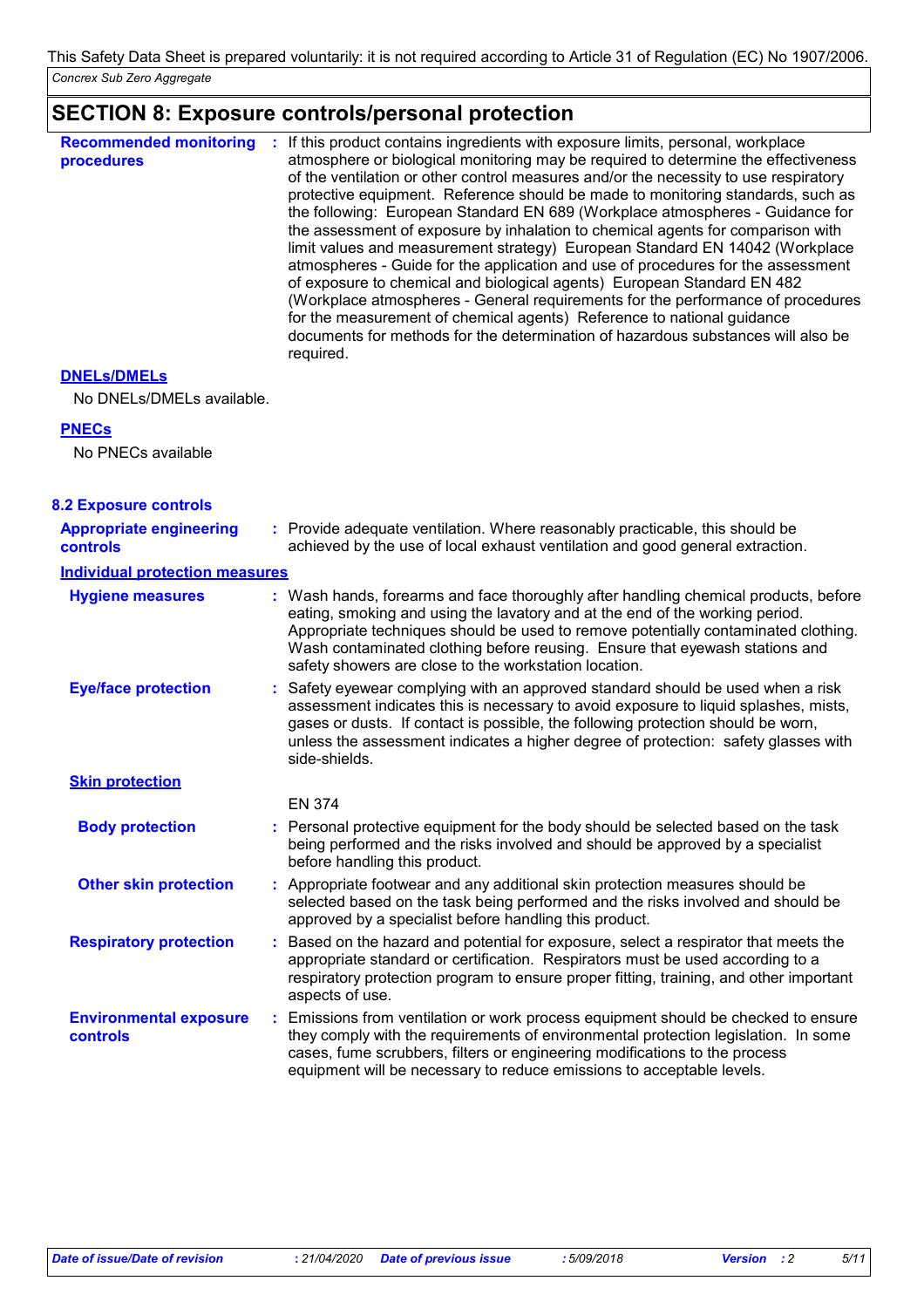# **SECTION 9: Physical and chemical properties**

### **9.1 Information on basic physical and chemical properties**

#### **Appearance**

| <b>Physical state</b>                                  | t. | Solid.                      |
|--------------------------------------------------------|----|-----------------------------|
| <b>Colour</b>                                          |    | Not available.              |
| <b>Odour</b>                                           |    | Not available.              |
| <b>Odour threshold</b>                                 |    | Not available.              |
| рH                                                     |    | Not available.              |
| <b>Melting point/freezing point</b>                    |    | Not available.              |
| Initial boiling point and<br>boiling range             |    | Not available.              |
| <b>Flash point</b>                                     |    | Closed cup: Not applicable. |
| <b>Evaporation rate</b>                                |    | Not available.              |
| <b>Flammability (solid, gas)</b>                       |    | Not available.              |
| <b>Upper/lower flammability or</b><br>explosive limits |    | Not available.              |
| <b>Vapour pressure</b>                                 |    | Not available.              |
| <b>Vapour density</b>                                  |    | Not available.              |
| <b>Relative density</b>                                | ÷. | 2,65                        |
| <b>Solubility(ies)</b>                                 |    | Not available.              |
| <b>Partition coefficient: n-octanol/</b><br>water      | ÷  | Not available.              |
| <b>Auto-ignition temperature</b>                       |    | Not available.              |
| <b>Decomposition temperature</b>                       |    | Not available.              |
| <b>Viscosity</b>                                       |    | Not available.              |
| <b>Explosive properties</b>                            |    | Not available.              |
| <b>Oxidising properties</b>                            |    | Not available.              |

#### **9.2 Other information**

No additional information.

# **SECTION 10: Stability and reactivity**

| <b>10.1 Reactivity</b>                            | : No specific test data related to reactivity available for this product or its ingredients.                                        |
|---------------------------------------------------|-------------------------------------------------------------------------------------------------------------------------------------|
| <b>10.2 Chemical stability</b>                    | : Stable under recommended storage and handling conditions (see Section 7).                                                         |
| <b>10.3 Possibility of</b><br>hazardous reactions | : Under normal conditions of storage and use, hazardous reactions will not occur.                                                   |
| <b>10.4 Conditions to avoid</b>                   | : When exposed to high temperatures may produce hazardous decomposition<br>products.                                                |
| 10.5 Incompatible materials                       | : Keep away from the following materials to prevent strong exothermic reactions:<br>oxidising agents, strong alkalis, strong acids. |
| <b>10.6 Hazardous</b><br>decomposition products   | : Under normal conditions of storage and use, hazardous decomposition products<br>should not be produced.                           |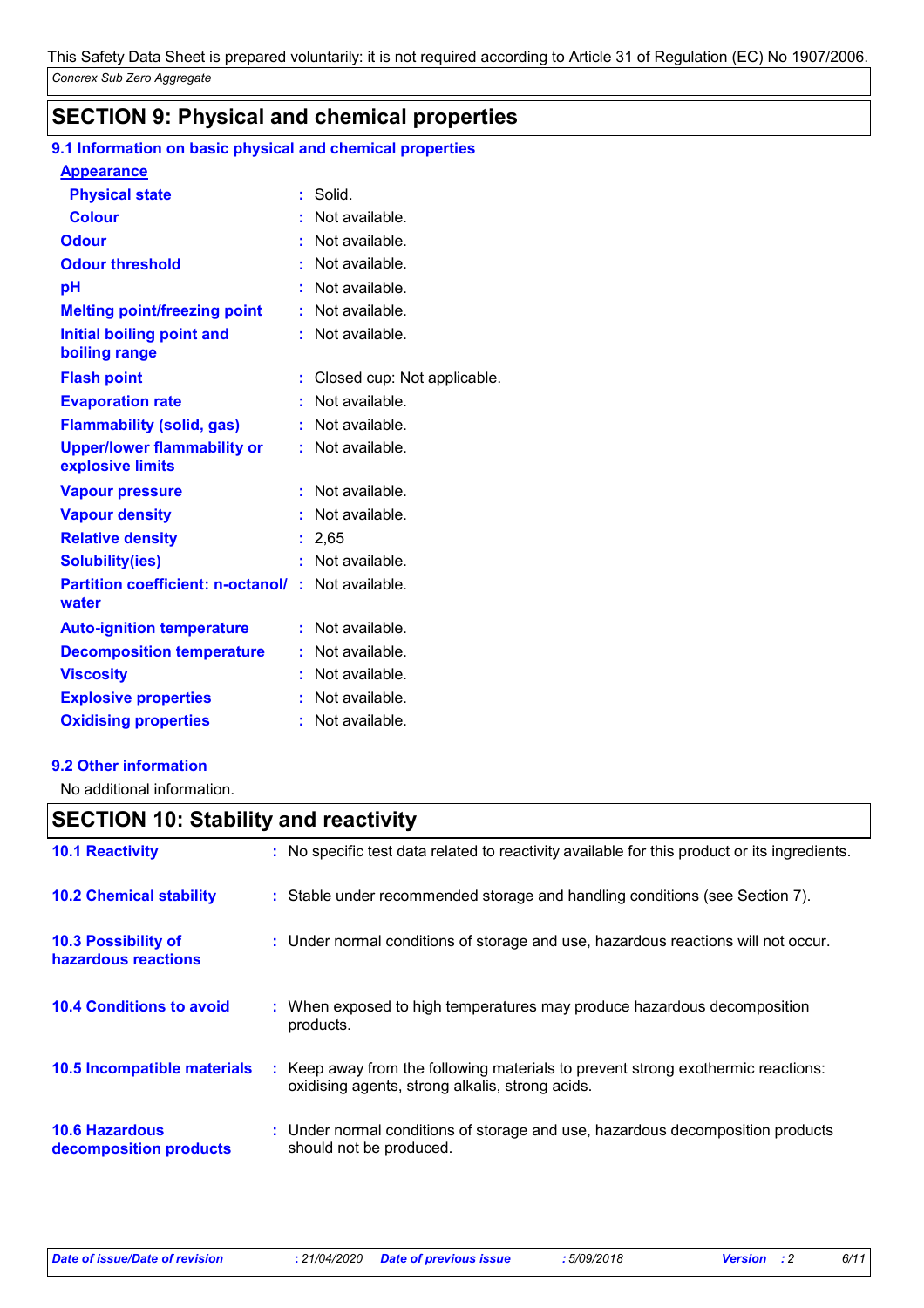*Concrex Sub Zero Aggregate* This Safety Data Sheet is prepared voluntarily: it is not required according to Article 31 of Regulation (EC) No 1907/2006.

# **SECTION 11: Toxicological information**

## **11.1 Information on toxicological effects**

| <b>Acute toxicity</b>                                     |                                                                                            |                                             |      |
|-----------------------------------------------------------|--------------------------------------------------------------------------------------------|---------------------------------------------|------|
| <b>Conclusion/Summary</b>                                 | : Based on available data, the classification criteria are not met.                        |                                             |      |
| <b>Acute toxicity estimates</b>                           |                                                                                            |                                             |      |
| Not available.                                            |                                                                                            |                                             |      |
| <b>Irritation/Corrosion</b>                               |                                                                                            |                                             |      |
| <b>Conclusion/Summary</b>                                 |                                                                                            |                                             |      |
| <b>Skin</b>                                               | : Based on available data, the classification criteria are not met.                        |                                             |      |
| <b>Eyes</b>                                               | Based on available data, the classification criteria are not met.                          |                                             |      |
| <b>Respiratory</b>                                        | : Based on available data, the classification criteria are not met.                        |                                             |      |
| <b>Sensitisation</b>                                      |                                                                                            |                                             |      |
| <b>Conclusion/Summary</b>                                 |                                                                                            |                                             |      |
| <b>Skin</b>                                               | : Based on available data, the classification criteria are not met.                        |                                             |      |
| <b>Respiratory</b>                                        | : Based on available data, the classification criteria are not met.                        |                                             |      |
| <b>Mutagenicity</b>                                       |                                                                                            |                                             |      |
| <b>Conclusion/Summary</b>                                 | : Based on available data, the classification criteria are not met.                        |                                             |      |
| <b>Carcinogenicity</b>                                    |                                                                                            |                                             |      |
| <b>Conclusion/Summary</b>                                 | : Based on available data, the classification criteria are not met.                        |                                             |      |
| <b>Reproductive toxicity</b>                              |                                                                                            |                                             |      |
| <b>Conclusion/Summary</b>                                 | : Based on available data, the classification criteria are not met.                        |                                             |      |
| <b>Teratogenicity</b>                                     |                                                                                            |                                             |      |
| <b>Conclusion/Summary</b>                                 | : Based on available data, the classification criteria are not met.                        |                                             |      |
| <b>Specific target organ toxicity (single exposure)</b>   |                                                                                            |                                             |      |
| Not available.                                            |                                                                                            |                                             |      |
| <b>Specific target organ toxicity (repeated exposure)</b> |                                                                                            |                                             |      |
| Not available.                                            |                                                                                            |                                             |      |
| <b>Aspiration hazard</b>                                  |                                                                                            |                                             |      |
| Not available.                                            |                                                                                            |                                             |      |
|                                                           | Delayed and immediate effects as well as chronic effects from short and long-term exposure |                                             |      |
| <b>Short term exposure</b>                                |                                                                                            |                                             |      |
| <b>Potential immediate</b>                                | : Not available.                                                                           |                                             |      |
| effects                                                   |                                                                                            |                                             |      |
| <b>Potential delayed effects</b>                          | : Not available.                                                                           |                                             |      |
| Long term exposure                                        |                                                                                            |                                             |      |
| <b>Potential immediate</b><br>effects                     | : Not available.                                                                           |                                             |      |
| <b>Potential delayed effects</b>                          | : Not available.                                                                           |                                             |      |
| <b>Potential chronic health effects</b>                   |                                                                                            |                                             |      |
| Not available.                                            |                                                                                            |                                             |      |
| <b>Conclusion/Summary</b>                                 | Based on available data, the classification criteria are not met.                          |                                             |      |
| <b>General</b>                                            | No known significant effects or critical hazards.                                          |                                             |      |
| <b>Carcinogenicity</b>                                    | No known significant effects or critical hazards.                                          |                                             |      |
| <b>Mutagenicity</b>                                       | No known significant effects or critical hazards.                                          |                                             |      |
| <b>Teratogenicity</b>                                     | No known significant effects or critical hazards.                                          |                                             |      |
| <b>Developmental effects</b>                              | No known significant effects or critical hazards.                                          |                                             |      |
|                                                           |                                                                                            |                                             |      |
| <b>Date of issue/Date of revision</b>                     | : 21/04/2020<br><b>Date of previous issue</b>                                              | :5/09/2018<br><b>Version</b><br>$\cdot$ : 2 | 7/11 |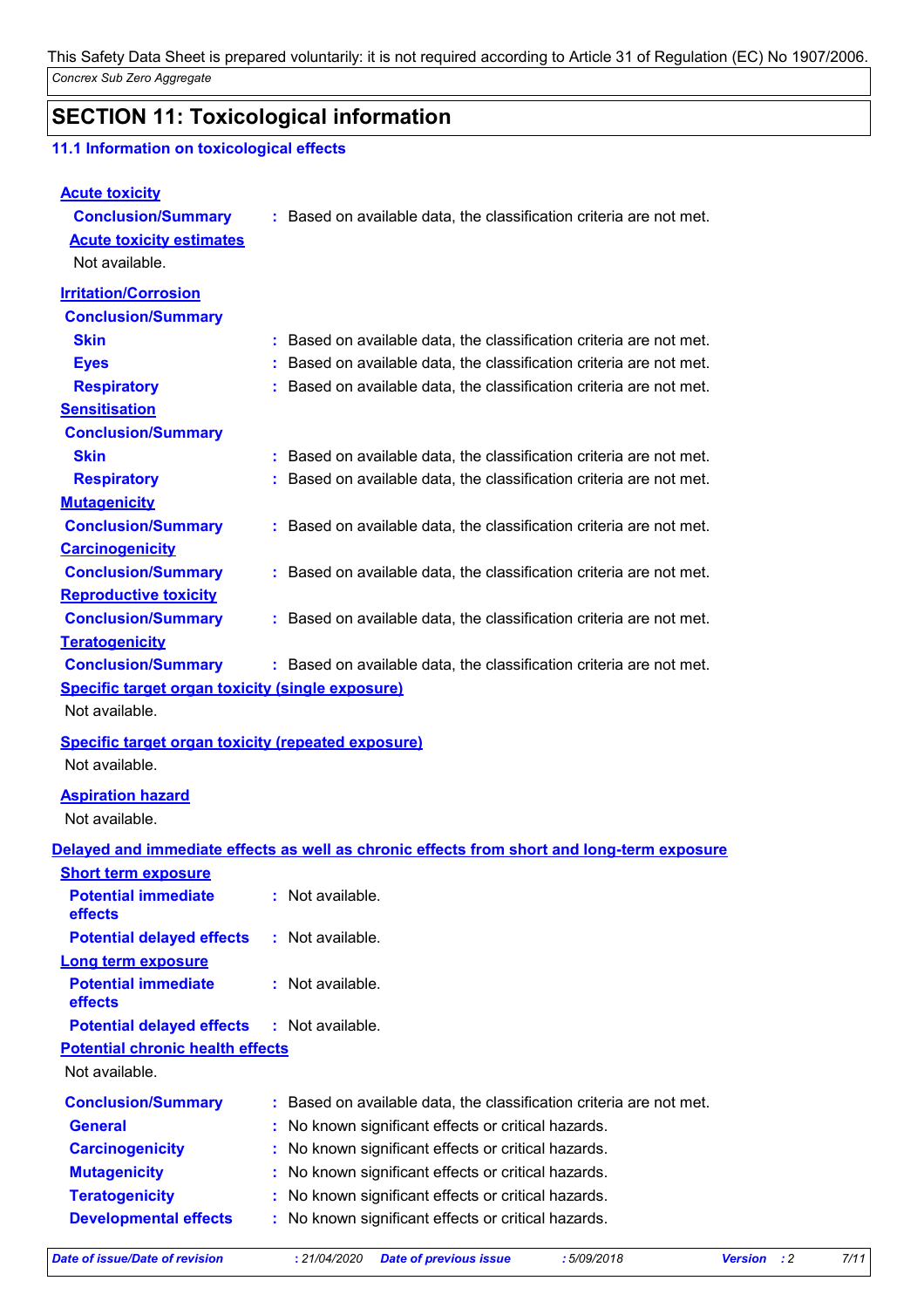## **SECTION 11: Toxicological information**

**Fertility effects :** No known significant effects or critical hazards.

**Other information :** Not available.

## **SECTION 12: Ecological information**

#### **12.1 Toxicity**

There are no data available on the mixture itself. Do not allow to enter drains or watercourses.

The mixture has been assessed following the summation method of the CLP Regulation (EC) No 1272/2008 and is not classified as hazardous to the environment.

**Conclusion/Summary :** Based on available data, the classification criteria are not met.

| <b>12.2 Persistence and degradability</b> |                  |  |  |
|-------------------------------------------|------------------|--|--|
| <b>Conclusion/Summary</b>                 | : Not available. |  |  |

#### **12.3 Bioaccumulative potential**

Not available.

| <b>12.4 Mobility in soil</b> |                  |
|------------------------------|------------------|
| <b>Soil/water partition</b>  | : Not available. |
| <b>coefficient (Koc)</b>     |                  |
| <b>Mobility</b>              | : Not available. |

#### **12.5 Results of PBT and vPvB assessment**

This mixture does not contain any substances that are assessed to be a PBT or a vPvB.

#### **12.6 Other adverse effects** : No known significant effects or critical hazards.

## **SECTION 13: Disposal considerations**

The information in this section contains generic advice and guidance.

#### **13.1 Waste treatment methods**

| <b>Product</b>                 |                                                                                                                                                                                                                                                                                                                                                                                                                                                                                                                                                      |
|--------------------------------|------------------------------------------------------------------------------------------------------------------------------------------------------------------------------------------------------------------------------------------------------------------------------------------------------------------------------------------------------------------------------------------------------------------------------------------------------------------------------------------------------------------------------------------------------|
| <b>Methods of disposal</b>     | : The generation of waste should be avoided or minimised wherever possible.<br>Disposal of this product, solutions and any by-products should at all times comply<br>with the requirements of environmental protection and waste disposal legislation<br>and any regional local authority requirements. Dispose of surplus and non-<br>recyclable products via a licensed waste disposal contractor. Waste should not be<br>disposed of untreated to the sewer unless fully compliant with the requirements of<br>all authorities with jurisdiction. |
| <b>Hazardous waste</b>         | : Within the present knowledge of the supplier, this product is not regarded as<br>hazardous waste, as defined by EU Directive 2008/98/EC.                                                                                                                                                                                                                                                                                                                                                                                                           |
| <b>Disposal considerations</b> | Do not allow to enter drains or watercourses.<br>Dispose of according to all federal, state and local applicable regulations.<br>If this product is mixed with other wastes, the original waste product code may no<br>longer apply and the appropriate code should be assigned.<br>For further information, contact your local waste authority.                                                                                                                                                                                                     |
| <b>Packaging</b>               |                                                                                                                                                                                                                                                                                                                                                                                                                                                                                                                                                      |
| <b>Methods of disposal</b>     | : The generation of waste should be avoided or minimised wherever possible. Waste<br>packaging should be recycled. Incineration or landfill should only be considered<br>when recycling is not feasible.                                                                                                                                                                                                                                                                                                                                             |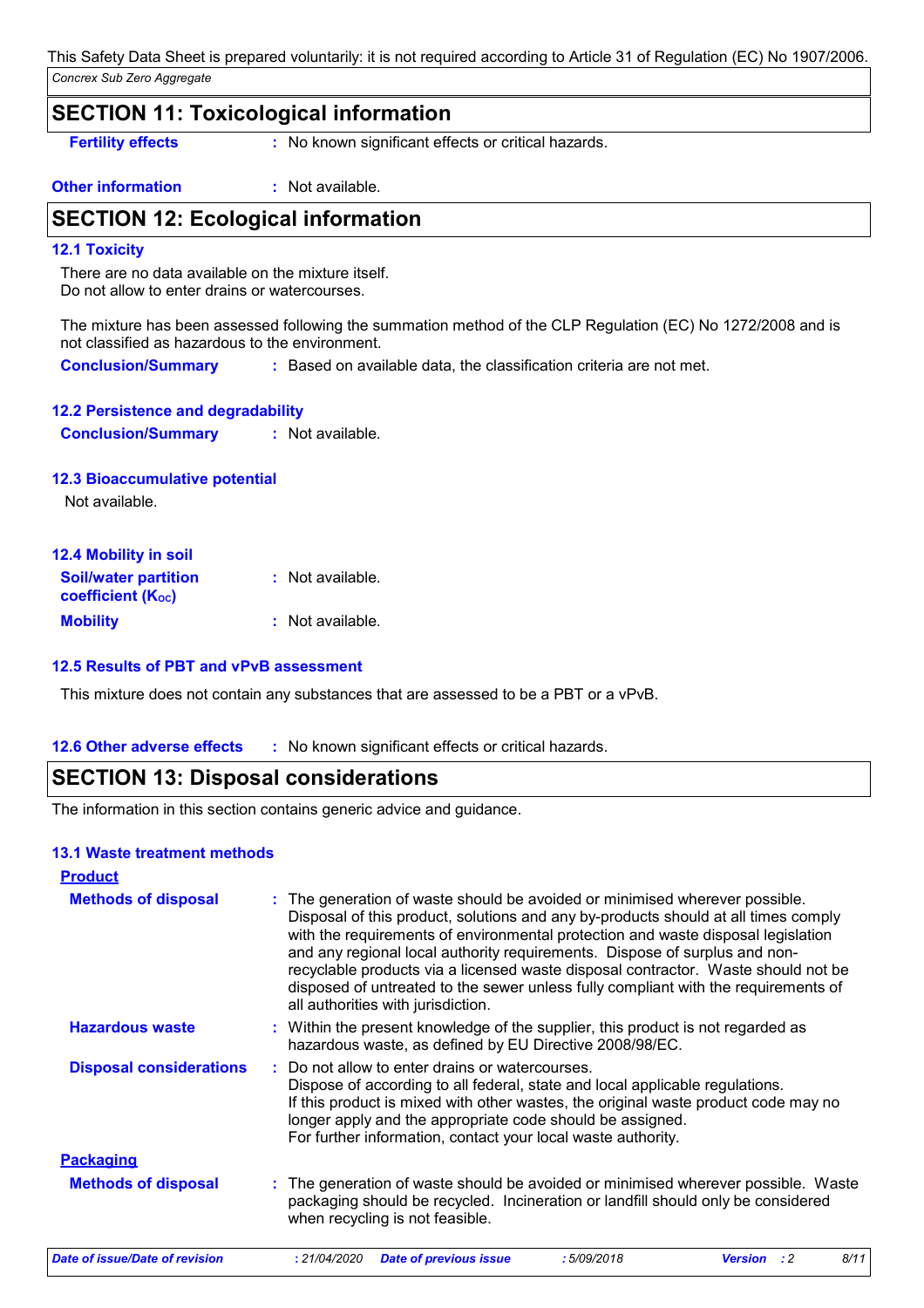# **SECTION 13: Disposal considerations**

| <b>Disposal considerations</b> | : Using information provided in this safety data sheet, advice should be obtained from<br>the relevant waste authority on the classification of empty containers.<br>Empty containers must be scrapped or reconditioned.<br>Dispose of containers contaminated by the product in accordance with local or<br>national legal provisions. |
|--------------------------------|-----------------------------------------------------------------------------------------------------------------------------------------------------------------------------------------------------------------------------------------------------------------------------------------------------------------------------------------|
| <b>Special precautions</b>     | : This material and its container must be disposed of in a safe way. Empty containers<br>or liners may retain some product residues. Avoid dispersal of spilt material and                                                                                                                                                              |

runoff and contact with soil, waterways, drains and sewers.

# **SECTION 14: Transport information**

|                                           | <b>ADR/RID</b>           | <b>ADN</b>     | <b>IMDG</b>    | <b>IATA</b>    |
|-------------------------------------------|--------------------------|----------------|----------------|----------------|
| 14.1 UN number                            | Not regulated.           | Not regulated. | Not regulated. | Not regulated. |
| 14.2 UN proper<br>shipping name           | $\blacksquare$           |                |                |                |
| <b>14.3 Transport</b><br>hazard class(es) | $\overline{\phantom{0}}$ |                |                |                |
| <b>14.4 Packing</b><br>group              |                          |                |                |                |
| 14.5<br><b>Environmental</b><br>hazards   | No.                      | No.            | No.            | No.            |
| <b>Additional</b><br>information          |                          |                |                |                |

**14.6 Special precautions for : Transport within user's premises: always transport in closed containers that are user** upright and secure. Ensure that persons transporting the product know what to do in the event of an accident or spillage.

# **SECTION 15: Regulatory information**

**15.1 Safety, health and environmental regulations/legislation specific for the substance or mixture EU Regulation (EC) No. 1907/2006 (REACH)**

# **Annex XIV - List of substances subject to authorisation**

**Annex XIV**

None of the components are listed.

## **Substances of very high concern**

None of the components are listed.

**Annex XVII - Restrictions : Not applicable. on the manufacture, placing on the market and use of certain dangerous substances, mixtures and articles**

#### **Other EU regulations**

| <b>VOC for Ready-for-Use</b><br>Mixture | : Not applicable.                        |
|-----------------------------------------|------------------------------------------|
| <b>Europe inventory</b>                 | : All components are listed or exempted. |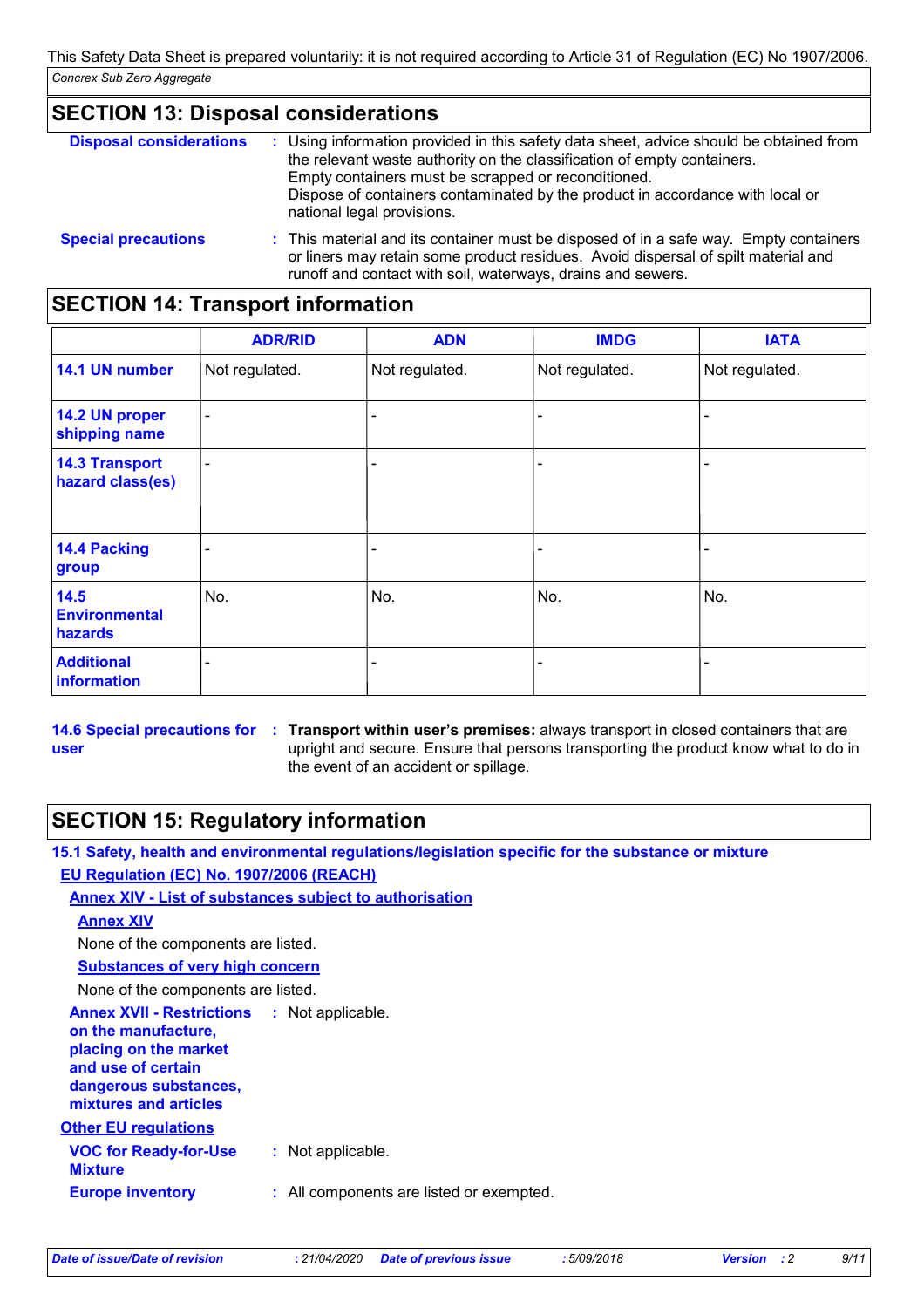*Concrex Sub Zero Aggregate* This Safety Data Sheet is prepared voluntarily: it is not required according to Article 31 of Regulation (EC) No 1907/2006.

# **SECTION 15: Regulatory information National regulations Black List Chemicals (76/464/EEC) : International regulations References : Seveso Directive** This product is not controlled under the Seveso Directive. **Chemical Weapon Convention List Schedules I, II & III Chemicals Montreal Protocol** Not listed. **Stockholm Convention on Persistent Organic Pollutants** Not listed. **Rotterdam Convention on Prior Informed Consent (PIC)** Not listed. **UNECE Aarhus Protocol on POPs and Heavy Metals** Not listed. **International lists National inventory Australia :** All components are listed or exempted. **Canada :** All components are listed or exempted. **China :** All components are listed or exempted. **Republic of Korea :** All components are listed or exempted. **Malaysia :** Not determined **New Zealand :** All components are listed or exempted. **Philippines :** All components are listed or exempted. : EH40/2005 Workplace exposure limits Conforms to Regulation (EC) No. 1907/2006 (REACH), Annex II, as amended by Regulation (EU) No. 2016/918 **CN code :** 2811 22 00 **Ozone depleting substances (1005/2009/EU)** Not listed. **Prior Informed Consent (PIC) (649/2012/EU)** Not listed. The information contained in this safety data sheet does not constitute the user's own assessment of workplace risks, as required by other health and safety legislation. The provisions of the national health and safety at work regulations apply to the use of this product at work. Not listed.

**Japan : Japan inventory (ENCS)**: All components are listed or exempted. **Japan inventory (ISHL)**: All components are listed or exempted. **Taiwan :** All components are listed or exempted. **United States :** Not determined. **Turkey :** All components are listed or exempted. **Thailand :** Not determined. **Viet Nam :** Not determined.